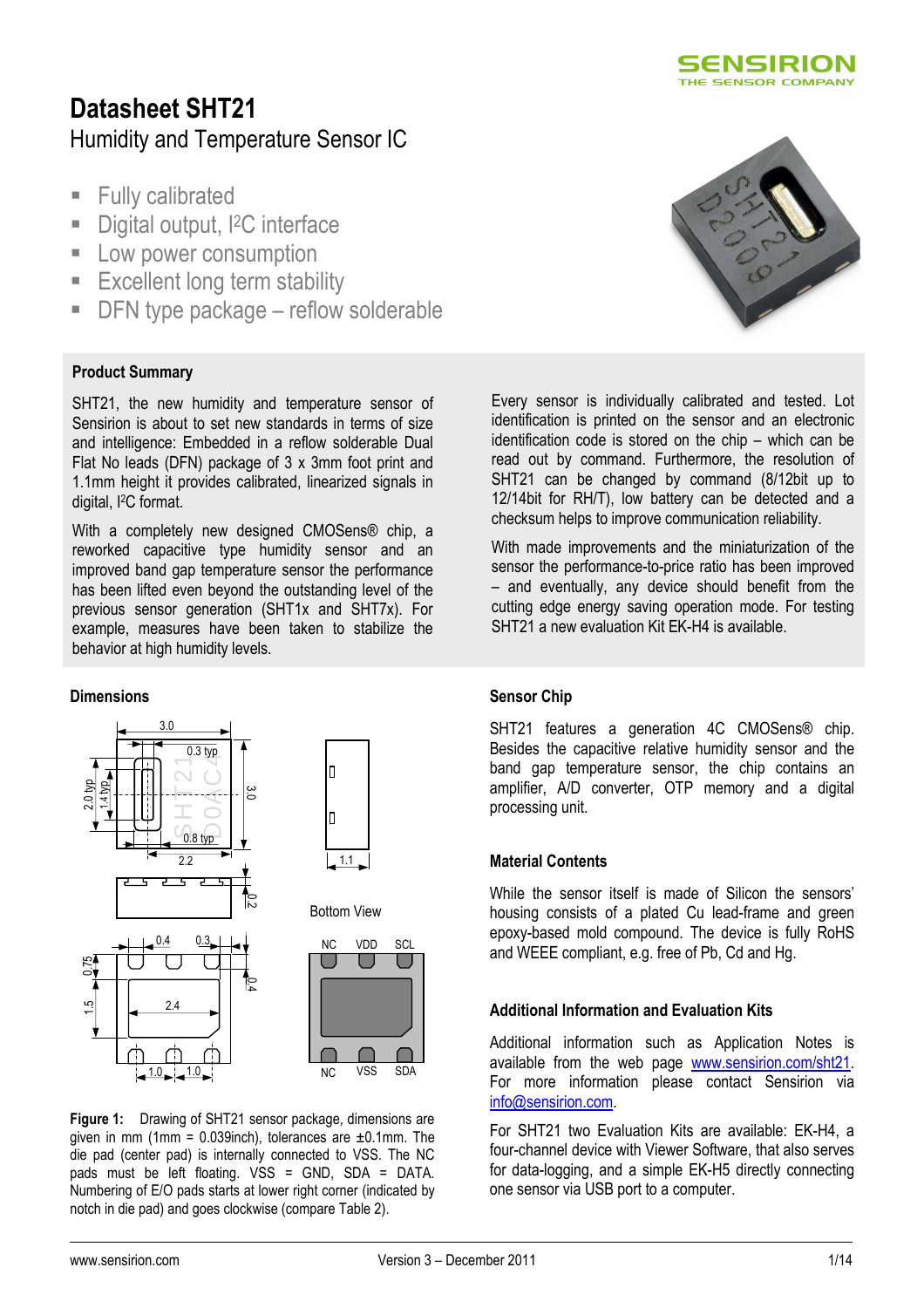# **Sensor Performance**

### **Relative Humidity**

| Parameter              | Condition  | min | typ          | max | Units  |
|------------------------|------------|-----|--------------|-----|--------|
| Resolution 1           | 12 bit     |     | 0.04         |     | %RH    |
|                        | 8 bit      |     | 0.7          |     | %RH    |
| Accuracy               | typ        |     | ±2.0         |     | %RH    |
| tolerance <sup>2</sup> | max        |     | see Figure 2 |     | %RH    |
| Repeatability          |            |     | ±0.1         |     | %RH    |
| Hysteresis             |            |     | ±1           |     | %RH    |
| Nonlinearity           |            |     | < 0.1        |     | %RH    |
| Response time 3        | $\tau$ 63% |     | 8            |     | s      |
| <b>Operating Range</b> | extended 4 | 0   |              | 100 | %RH    |
| Long Term Drift 5      | normal     |     | ${}_{0.5}$   |     | %RH/yr |



**Figure 2** Typical and maximal tolerance at 25°C for relative humidity. For extensive information see Users Guide, Sect. 1.2.

### **Electrical Specification**

| Parameter             | Condition                                           | min                                  | typ  | max | Units |
|-----------------------|-----------------------------------------------------|--------------------------------------|------|-----|-------|
| Supply Voltage, VDD   |                                                     | 2.1                                  | 3.0  | 3.6 | V     |
| Supply Current, IDD 6 | sleep mode                                          |                                      | 0.15 | 0.4 | μA    |
|                       | measuring                                           | 200                                  | 300  | 330 | μA    |
|                       | sleep mode                                          |                                      | 0.5  | 1.2 | μW    |
| Power Dissipation 6   | measuring                                           | 0.6                                  | 0.9  | 1.0 | mW    |
|                       | average 8bit                                        |                                      | 3.2  |     | μW    |
| Heater                | $VDD = 3.0 V$                                       | $5.5$ mW, $\Delta T = +0.5 - 1.5$ °C |      |     |       |
| Communication         | digital 2-wire interface, I <sup>2</sup> C protocol |                                      |      |     |       |

**Table 1** Electrical specification. For absolute maximum values see Section 4.1 of Users Guide.

### **Temperature<sup>567</sup>**

| Parameter               | Condition  | min          | typ    | max | Units       |
|-------------------------|------------|--------------|--------|-----|-------------|
| Resolution <sup>1</sup> | 14 bit     |              | 0.01   |     | °C          |
|                         | 12 bit     |              | 0.04   |     | $^{\circ}C$ |
| Accuracy                | typ        |              | ±0.3   |     | $^{\circ}C$ |
| tolerance <sup>2</sup>  | max        | see Figure 3 |        |     | $^{\circ}C$ |
| Repeatability           |            | ±0.1         |        |     | $^{\circ}C$ |
| <b>Operating Range</b>  | extended 4 | -40          |        | 125 | °C          |
| Response Time 7         | $\tau$ 63% | 5            |        | 30  | S           |
| Long Term Drift         |            |              | < 0.04 |     | °C/yr       |



**Figure 3** Typical and maximal tolerance for temperature sensor in °C.

### **Packaging Information**

| Sensor Type       | Packaging   | Quantity | Order Number |
|-------------------|-------------|----------|--------------|
|                   | Tape & Reel | 400      | 1-100707-01  |
| SHT <sub>21</sub> | Tape & Reel | 1500     | 1-100645-01  |
|                   | Tape & Reel | 5000     | 1-100694-01  |

This datasheet is subject to change and may be amended without prior notice.

 $\overline{a}$ 

<sup>1</sup> Default measurement resolution is 14bit (temperature) / 12bit (humidity). It can be reduced to 12/8bit, 11/11bit or 13/10bit by command to user register.

<sup>2</sup> Accuracies are tested at Outgoing Quality Control at 25°C and 3.0V. Values exclude hysteresis and long term drift and are applicable to non-condensing environments only.

<sup>3</sup> Time for achieving 63% of a step function, valid at 25°C and 1m/s airflow.

<sup>4</sup> Normal operating range: 0-80%RH, beyond this limit sensor may read a reversible offset with slow kinetics (+3%RH after 60h at humidity >80%RH). For more details please see Section 1.1 of the Users Guide.

<sup>5</sup> Value may be higher in environments with vaporized solvents, out-gassing tapes, adhesives, packaging materials, etc. For more details please refer to Handling Instructions.

<sup>&</sup>lt;sup>6</sup> Min and max values of Supply Current and Power Dissipation are based on fixed VDD =  $3.0V$  and T<60°C. The average value is based on one 8bit measurement per second.

<sup>&</sup>lt;sup>7</sup> Response time depends on heat conductivity of sensor substrate.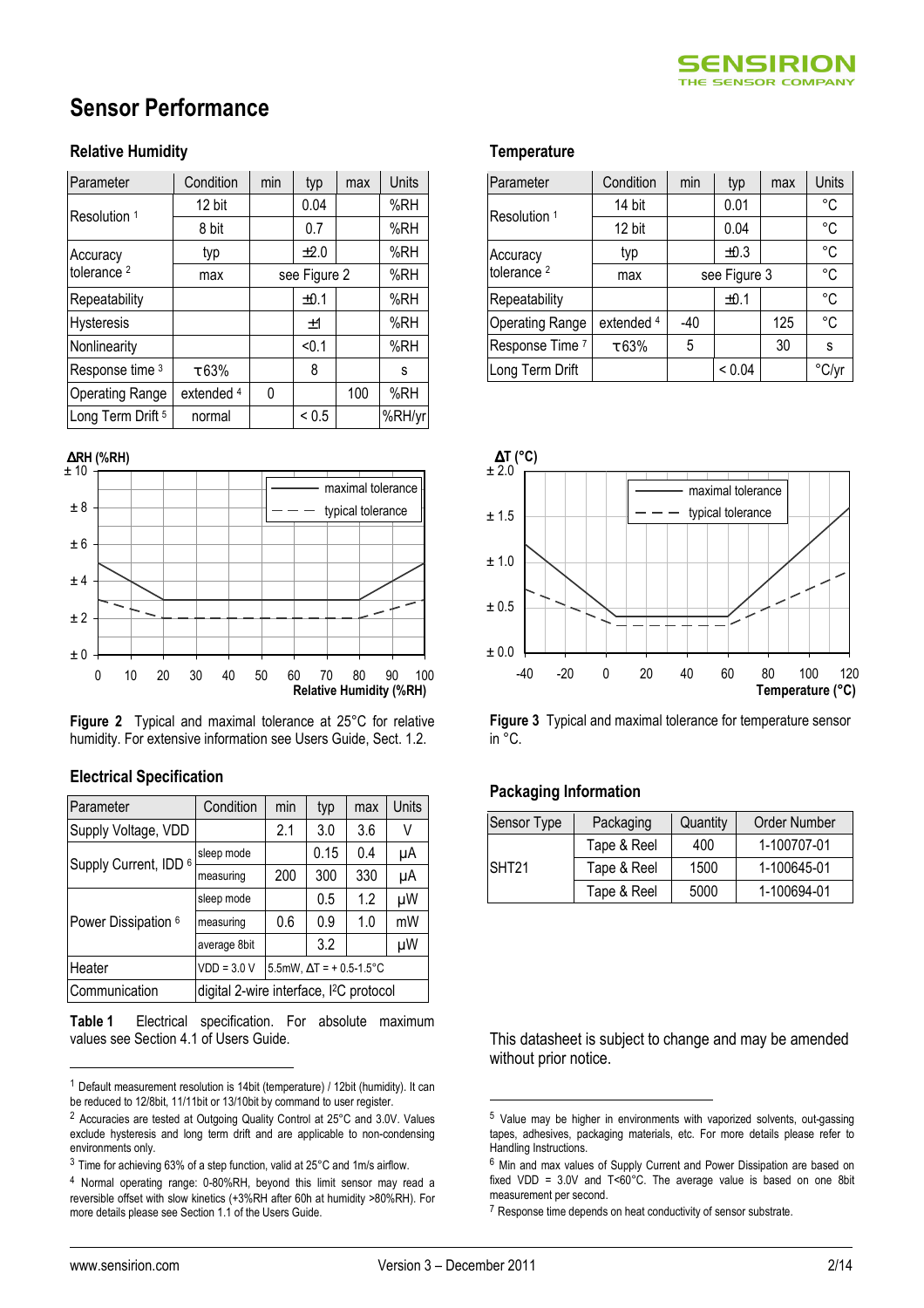

## **Users Guide SHT21**

### **1 Extended Specification**

For details on how Sensirion is specifying and testing accuracy performance please consult Application Note "Statement on Sensor Specification".

### **1.1 Operating Range**

The sensor works stable within recommended Normal Range – see Figure 4. Long term exposure to conditions outside Normal Range, especially at humidity >80%RH, may temporarily offset the RH signal (+3%RH after 60h). After return into the Normal Range it will slowly return towards calibration state by itself. See Section 2.3 "Reconditioning Procedure" for eliminating the offset. Prolonged exposure to extreme conditions may accelerate ageing.



**Figure 4** Operating Conditions

### **1.2 RH accuracy at various temperatures**

Maximal tolerance for RH accuracy at 25°C is defined in Figure 2. For other temperatures maximal tolerance has been evaluated to be within limits displayed in Figure 5.



0 5 10 15 20 25 30 35 40 45 50 55 60 65 70 75 80

**Temperature (°C)**

**Figure 5** Maximal tolerance of relative humidity measurements given in %RH for temperatures 0 – 80°C.

Please note that above values are maximal tolerances (not including hysteresis) against a high precision reference such as a dew point mirror. Typical deviations are at ±2%RH where maximal tolerance is ±3%RH and about half the maximal tolerance at other values.

### **1.3 Electrical Specification**

Current consumption as given in Table 1 is dependent on temperature and supply voltage VDD. For estimations on energy consumption of the sensor Figures 6 and 7 may be consulted. Please note that values given in these Figures are of typical nature and the variance is considerable.



**Figure 6** Typical dependency of supply current (sleep mode) versus temperature at VDD = 3.0V. Please note that the variance of these data can be above  $\pm 25\%$  of displayed value.



**Figure 7** Typical dependency of supply current (sleep mode) versus supply voltage at 25°C. Please note that deviations may be up to ±50% of displayed value. Values at 60°C scale with a factor of about 15 (compare Table 1).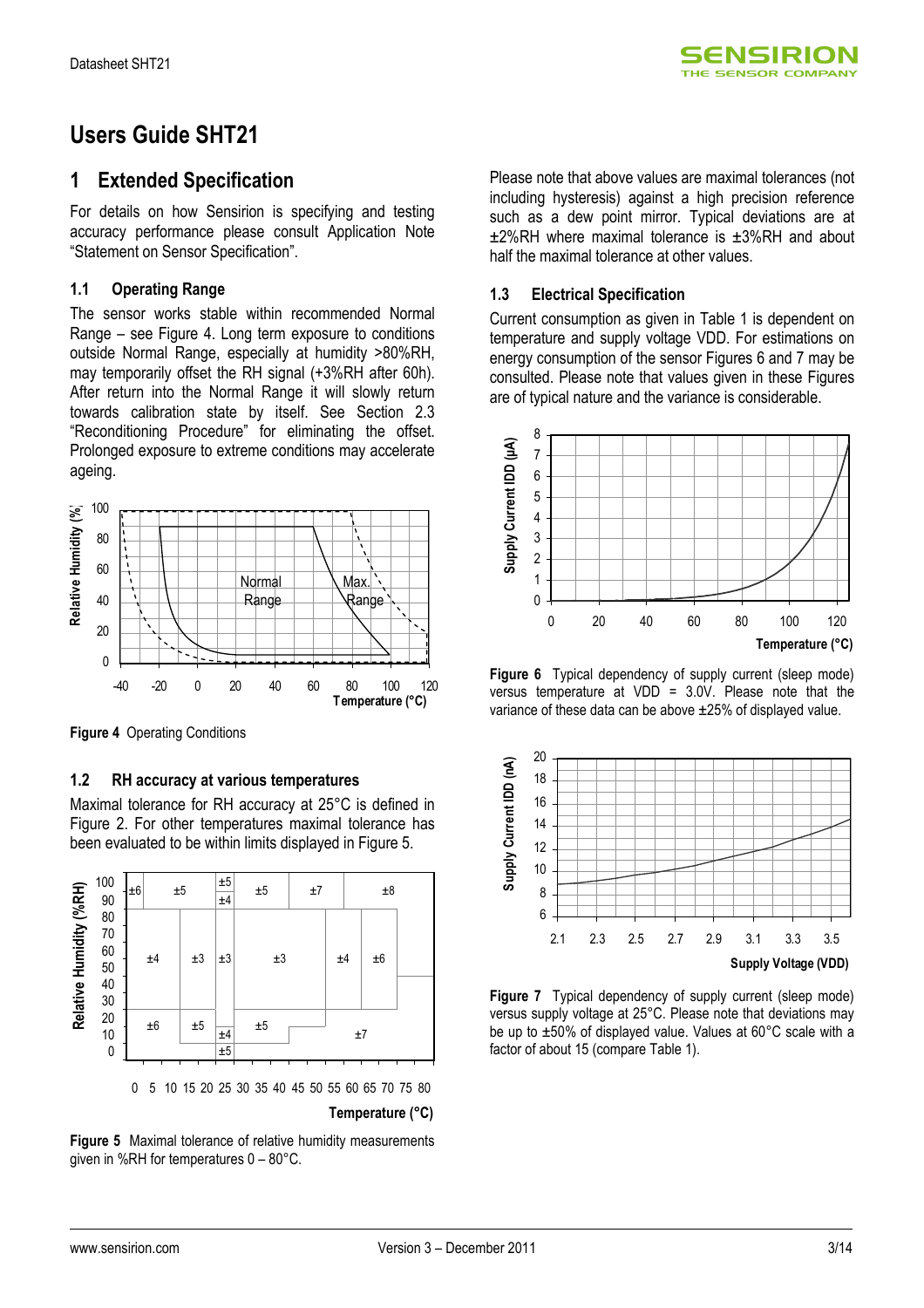### **2 Application Information**

### **2.1 Soldering Instructions**

The *DFN's die pad* (centre pad) and *perimeter I/O pads* are fabricated from a planar copper lead-frame by overmolding leaving the die pad and I/O pads exposed for mechanical and electrical connection. Both the I/O pads and die pad should be soldered to the PCB. In order to prevent oxidation and optimize soldering, the bottom side of the sensor pads is plated with Ni/Pd/Au.

On the PCB the *I/O lands<sup>8</sup>* should be 0.2mm longer than the package I/O pads. Inward corners may be rounded to match the I/O pad shape. The I/O land width should match the DFN-package I/O-pads width 1:1 and the land for the die pad should match 1:1 with the DFN package – see Figure 8.

The *solder mask<sup>9</sup> design* for the land pattern preferably is of type Non-Solder Mask Defined (NSMD) with solder mask openings larger than metal pads. For NSMD pads, the solder mask opening should be about 120µm to 150µm larger than the pad size, providing a 60µm to 75µm design clearance between the copper pad and solder mask. Rounded portions of package pads should have a matching rounded solder mask-opening shape to minimize the risk of solder bridging. For the actual pad dimensions, each pad on the PCB should have its own solder mask opening with a web of solder mask between adjacent pads.



**Figure 8** Recommended metal land pattern for SHT2x. Values in mm. Die pad (centre pad) may be left floating or be connected to ground, NC pads shall be left floating. The outer dotted line represents the outer dimension of the DFN package.

For *solder paste printing* a laser-cut, stainless steel stencil with electro-polished trapezoidal walls and with 0.125mm stencil thickness is recommended. For the I/O pads the stencil apertures should be 0.1mm longer than PCB pads and positioned with 0.1mm offset away from the centre of the package. The die pad aperture should cover about 70  $-90\%$  of the pad area  $-$  say up to 1.4mm x 2.3mm centered on the thermal land area. It can also be split in two openings.

Due to the low mounted height of the DFN, "no clean" type 3 solder paste<sup>10</sup> is recommended as well as Nitrogen purge during reflow.



**Figure 9** Soldering profile according to JEDEC standard. T<sub>P</sub> <= 260°C and  $t_P$  < 30sec for Pb-free assembly. T<sub>L</sub> < 220°C and  $t_L$  < 150sec. Ramp-up/down speeds shall be < 5°C/sec.

It is important to note that the diced edge or side faces of the I/O pads may oxidise over time, therefore a solder fillet may or may not form. Hence there is no guarantee for solder joint fillet heights of any kind.

For soldering SHT2x, standard *reflow soldering* ovens may be used. The sensor is qualified to withstand soldering profile according to IPC/JEDEC J-STD-020 with peak temperatures at 260°C during up to 30sec for Pb-free assembly in IR/Convection reflow ovens (see Figure 9).

For manual soldering contact time must be limited to 5 seconds at up to 350°C.

IMPORTANT: After soldering, the devices should be stored at >75%RH for at least 12h to allow the sensor element to re-hydrate. Otherwise the sensor may read an offset that slowly disappears if exposed to ambient conditions. Alternatively the re-hydration process may be performed at ambient conditions (>40%RH) during more than 5 days.

In no case, neither after manual nor reflow soldering, a board wash shall be applied. Therefore, and as mentioned above, it is strongly recommended to use "no-clean" solder paste. In case of applications with exposure of the sensor to corrosive gases or condensed water (i.e. environments with high relative humidity) the soldering pads shall be sealed (e.g. conformal coating) to prevent loose contacts or short cuts.

### **2.2 Storage Conditions and Handling Instructions**

Moisture Sensitivity Level (MSL) is 1, according to IPC/JEDEC J-STD-020. At the same time, it is

 $\overline{a}$ 

 $8$  The land pattern is understood to be the metal layer on the PCB, onto which the DFN pads are soldered to.

<sup>&</sup>lt;sup>9</sup> The solder mask is understood to be the insulating layer on top of the PCB covering the connecting lines.

 $10$  Solder types are related to the solder particle size in the paste: Type 3 covers the size range of  $25 - 45$  µm (powder type 42).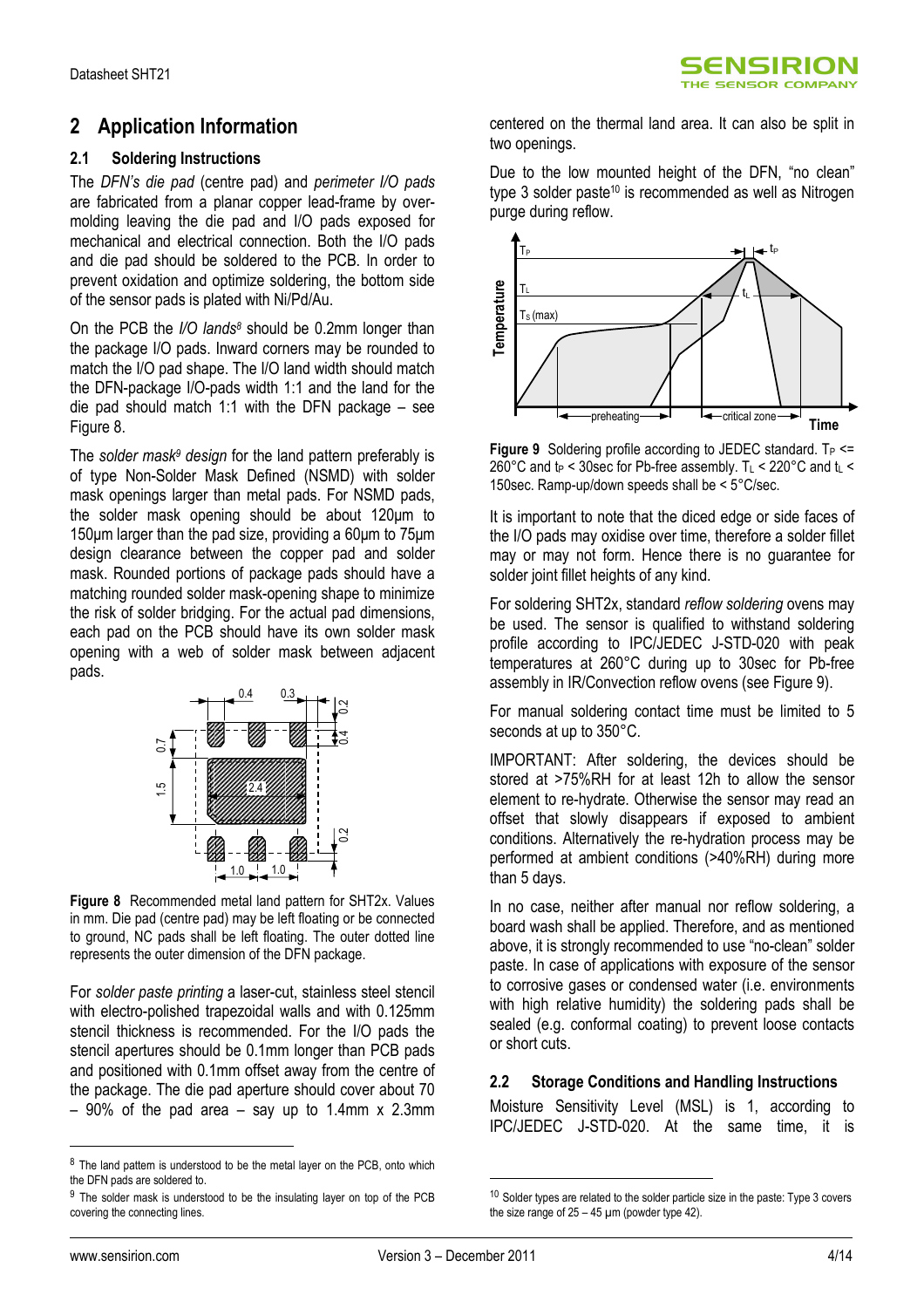

recommended to further process the sensors within 1 year after date of delivery.

It is of great importance to understand that a humidity sensor is not a normal electronic component and needs to be handled with care. Chemical vapors at high concentration in combination with long exposure times may offset the sensor reading.

For this reason it is recommended to store the sensors in original packaging including the sealed ESD bag at following conditions: Temperature shall be in the range of 10°C – 50°C and humidity at 20 – 60%RH (sensors that are not stored in ESD bags). For sensors that have been removed from the original packaging we recommend to store them in ESD bags made of metal-in PE-HD<sup>11</sup>.

In manufacturing and transport the sensors shall be prevented of high concentration of chemical solvents and long exposure times. Out-gassing of glues, adhesive tapes and stickers or out-gassing packaging material such as bubble foils, foams, etc. shall be avoided. Manufacturing area shall be well ventilated.

For more detailed information please consult the document *"Handling Instructions"* or contact Sensirion.

#### **2.3 Reconditioning Procedure**

As stated above extreme conditions or exposure to solvent vapors may offset the sensor. The following reconditioning procedure may bring the sensor back to calibration state:

Baking: 100 – 105°C at < 5%RH for 10h Re-Hydration:  $20-30^{\circ}$ C at ~ 75%RH for 12h <sup>12</sup>.

### **2.4 Temperature Effects**

Relative humidity reading strongly depends on temperature. Therefore, it is essential to keep humidity sensors at the same temperature as the air of which the relative humidity is to be measured. In case of testing or qualification the reference sensor and test sensor must show equal temperature to allow for comparing humidity readings.

If the sensor shares a PCB with electronic components that produce heat it should be mounted in a way that prevents heat transfer or keeps it as low as possible. Measures to reduce heat transfer can be ventilation, reduction of copper layers between the sensor and the rest of the PCB or milling a slit into the PCB around the sensor – see Figure 10.

Furthermore, there are self-heating effects in case the measurement frequency is too high. To keep self heating below 0.1°C, SHT2x should not be active for more than 10% of the time – e.g. maximum two measurements per second at 12bit accuracy shall be made.



**Figure 10** Top view of example of mounted SHT2x with slits milled into PCB to minimize heat transfer.

#### **2.5 Light**

The SHT2x is not light sensitive. Prolonged direct exposure to sunshine or strong UV radiation may age the sensor.

#### **2.6 Materials Used for Sealing / Mounting**

Many materials absorb humidity and will act as a buffer increasing response times and hysteresis. Materials in the vicinity of the sensor must therefore be carefully chosen. Recommended materials are: Any metals, LCP, POM (Delrin), PTFE (Teflon), PEEK, PP, PB, PPS, PSU, PVDF, PVF.

For sealing and gluing (use sparingly): Use high filled epoxy for electronic packaging (e.g. glob top, underfill), and Silicone. Out-gassing of these materials may also contaminate the sensor (see Section 2.2). Therefore try to add the sensor as a last manufacturing step to the assembly, store the assembly well ventilated after manufacturing or bake at >50°C for 24h to outgas contaminants before packing.

### **2.7 Wiring Considerations and Signal Integrity**

Carrying the SCL and SDA signal parallel and in close proximity (e.g. in wires) for more than 10cm may result in cross talk and loss of communication. This may be resolved by routing VDD and/or VSS between the two SDA signals and/or using shielded cables. Furthermore, slowing down SCL frequency will possibly improve signal integrity. Power supply pins (VDD, VSS) must be decoupled with a 100nF capacitor – see next Section.

<sup>&</sup>lt;sup>11</sup> For example, 3M antistatic bag, product "1910" with zipper.

<sup>12 75%</sup>RH can conveniently be generated with saturated NaCl solution.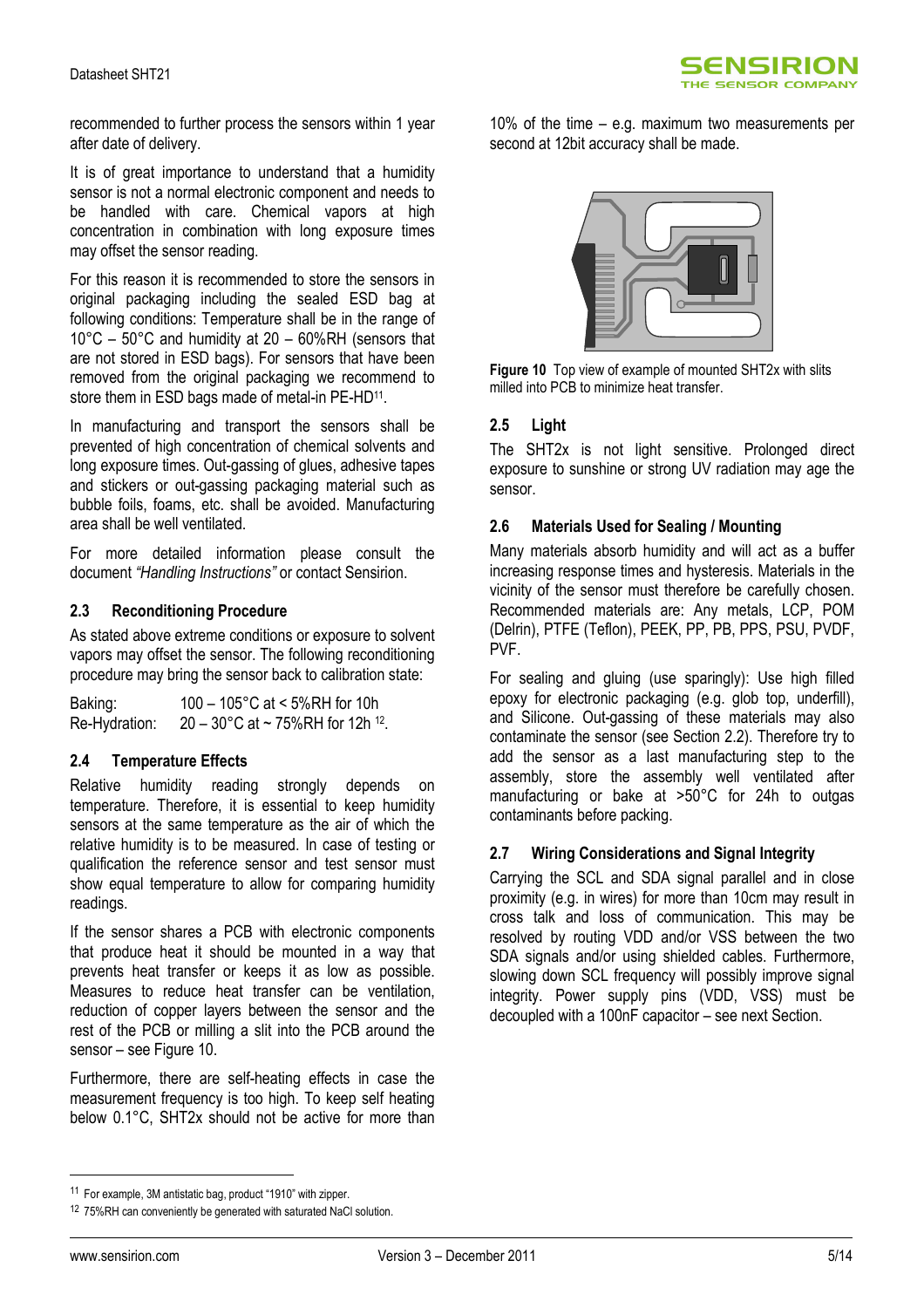| Pin | Name       | Comment                     |   |
|-----|------------|-----------------------------|---|
|     | <b>SDA</b> | Serial Data, bidirectional  | 4 |
| 2   | <b>VSS</b> | Ground                      |   |
| 5   | VDD        | Supply Voltage              | 5 |
| 6   | SCL        | Serial Clock, bidirectional | 6 |
| 3,4 | NC.        | Not Connected               |   |

**3 Interface Specifications** 

|  | Table 2 SHT2x pin assignment, NC remain floating (top view) |  |  |
|--|-------------------------------------------------------------|--|--|
|  |                                                             |  |  |

### **3.1 Power Pins (VDD, VSS)**

The supply voltage of SHT2x must be in the range of 2.1 – 3.6V, recommended supply voltage is 3.0V. Power supply pins Supply Voltage (VDD) and Ground (VSS) must be decoupled with a 100nF capacitor, that shall be placed as close to the sensor as possible – see Figure 11.

### **3.2 Serial clock (SCL)**

SCL is used to synchronize the communication between microcontroller (MCU) and the sensor. Since the interface consists of fully static logic there is no minimum SCL frequency.

### **3.3 Serial SDA (SDA)**

The SDA pin is used to transfer data in and out of the sensor. For sending a command to the sensor, SDA is valid on the rising edge of SCL and must remain stable while SCL is high. After the falling edge of SCL the SDA value may be changed. For safe communication SDA shall be valid  $t_{\text{SU}}$  and  $t_{\text{HD}}$  before the rising and after the falling edge of SCL, respectively – see Figure 12. For reading data from the sensor, SDA is valid  $t_{VD}$  after SCL has gone low and remains valid until the next falling edge of SCL.



**Figure 11** Typical application circuit, including pull-up resistors R<sub>P</sub> and decoupling of VDD and VSS by a capacitor.

To avoid signal contention the micro-controller unit (MCU) must only drive SDA and SCL low. External pull-up resistors (e.g. 10kΩ), are required to pull the signal high. For the choice of resistor size please take bus capacity requirements into account (compare Table 5). It should be

noted that pull-up resistors may be included in I/O circuits of MCUs. See Table 4 and Table 5 for detailed I/O characteristic of the sensor.

### **4 Electrical Characteristics**

### **4.1 Absolute Maximum Ratings**

The electrical characteristics of SHT2x are defined in Table 1. The absolute maximum ratings as given in Table 3 are stress ratings only and give additional information. Functional operation of the device at these conditions is not implied. Exposure to absolute maximum rating conditions for extended periods may affect the sensor reliability (e.g. hot carrier degradation, oxide breakdown).

| Parameter                             | min    | max         | Units |
|---------------------------------------|--------|-------------|-------|
| VDD to VSS                            | $-0.3$ |             |       |
| Digital I/O Pins (SDA, SCL)<br>to VSS | $-0.3$ | $VDD + 0.3$ |       |
| Input Current on any Pin              | $-100$ | 100         | mA    |

**Table 3** Electrical absolute maximum ratings

ESD immunity is qualified according to JEDEC JESD22- A114 method (Human Body Model at ±4kV), JEDEC JESD22-A115 method (Machine Model ±200V) and ESDA ESD-STM5.3.1-1999 and AEC-Q100-011 (Charged Device Model, 750V corner pins, 500V other pins). Latchup immunity is provided at a force current of  $\pm 100$ mA with Tamb = 125°C according to JEDEC JESD78. For exposure beyond named limits the sensor needs additional protection circuit.

### **4.2 Input / Output Characteristics**

The electrical characteristics such as power consumption, low and high level input and output voltages depend on the supply voltage. For proper communication with the sensor it is essential to make sure that signal design is strictly within the limits given in Table 4 & 5 and Figure 12.

| Parameter                   | Conditions                                                  | min        | typ | max        | Units |
|-----------------------------|-------------------------------------------------------------|------------|-----|------------|-------|
| Output Low<br>Voltage, VOL  | $VDD = 3.0 V,$<br>$-4 \text{ mA} < \text{IOL} < \text{0mA}$ | 0          |     | 0.4        | V     |
| Output High<br>Voltage, VOH |                                                             | 70%<br>VDD |     | VDD        | V     |
| Output Sink<br>Current, IOL |                                                             |            |     | $-4$       | mA    |
| Input Low<br>Voltage, VIL   |                                                             | 0          |     | 30%<br>VDD | V     |
| Input High<br>Voltage, VIH  |                                                             | 70%<br>VDD |     | VDD        | V     |
| Input Current               | $VDD = 3.6 V,$<br>$VIN = 0 V to 3.6 V$                      |            |     | $+1$       | иA    |

**Table 4** DC characteristics of digital input/output pads. VDD = 2.1V to 3.6V, T = -40°C to 125°C, unless otherwise noted.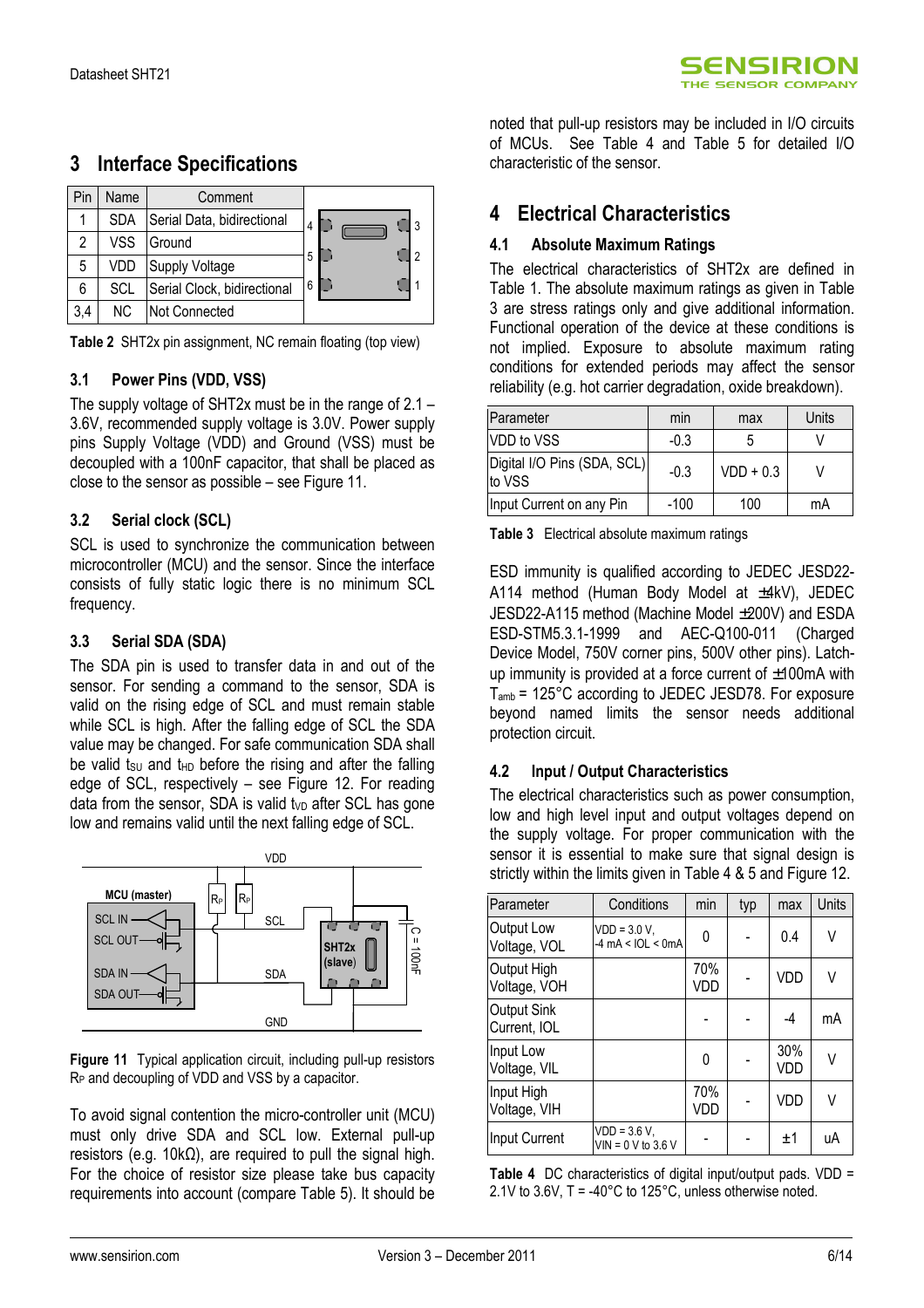

**Figure 12** Timing Diagram for Digital Input/Output Pads, abbreviations are explained in Table 5. SDA directions are seen from the sensor. Bold SDA line is controlled by the sensor, plain SDA line is controlled by the micro-controller. Note that SDA valid read time is triggered by falling edge of anterior toggle.

| Parameter                         | min | typ | max | <b>Units</b> |
|-----------------------------------|-----|-----|-----|--------------|
| SCL frequency, fscL               | 0   |     | 0.4 | <b>MHz</b>   |
| <b>SCL High Time, tscLH</b>       | 0.6 |     |     | μs           |
| <b>SCL Low Time, tscLL</b>        | 1.3 |     |     | μs           |
| SDA Set-Up Time, tsu              | 100 |     |     | ns           |
| SDA Hold Time, the                | 0   |     | 900 | ns           |
| SDA Valid Time, tvp               | 0   |     | 400 | ns           |
| SCL/SDA Fall Time, tr             | 0   |     | 100 | ns           |
| SCL/SDA Rise Time, t <sub>R</sub> | 0   |     | 300 | ns           |
| Capacitive Load on Bus Line, CB   | N   |     | 400 | рF           |

**Table 5** Timing specifications of digital input/output pads for I2C fast mode. Entities are displayed in Figure 12. VDD = 2.1V to 3.6V, T = -40°C to 125°C, unless otherwise noted. For further information regarding timing, please refer to http://www.standardics.nxp.com/support/i2c/.

## **5 Communication with Sensor**

SHT21 communicates with I<sup>2</sup>C protocol. For information on I <sup>2</sup>C beyond the information in the following Sections please refer to the following website:

http://www.standardics.nxp.com/support/i2c/.

Please note that all sensors are set to the same I<sup>2</sup>C address, as defined in Section 5.3. <sup>13</sup>

Furthermore, please note, that Sensirion provides an exemplary sample code on its home page – compare www.sensirion.com/sht21.

#### **5.1 Start Up Sensor**

As a first step, the sensor is powered up to the chosen supply voltage VDD (between 2.1V and 3.6V). After power-up, the sensor needs at most 15ms, while SCL is high, for reaching idle state, i.e. to be ready accepting commands from the master (MCU). Current consumption during start up is 350µA maximum. Whenever the sensor is powered up, but not performing a measurement or communicating, it is automatically in idle state (sleep mode).

**SENSIRION** HE SENSOR COMPANY

### **5.2 Start / Stop Sequence**

Each transmission sequence begins with Start condition (S) and ends with Stop condition (P) as displayed in Figure 13 and Figure 14.



**Figure 13** Transmission Start condition (S) - a high to low transition on the SDA line while SCL is high. The Start condition is a unique state on the bus created by the master, indicating to the slaves the beginning of a transmission sequence (bus is considered busy after a Start).



**Figure 14** Transmission Stop condition (P) - a low to high transition on the SDA line while SCL is high. The Stop condition is a unique state on the bus created by the master, indicating to the slaves the end of a transmission sequence (bus is considered free after a Stop).

### **5.3 Sending a Command**

After sending the Start condition, the subsequent I<sup>2</sup>C header consists of the 7-bit I<sup>2</sup>C device address '1000'000' and an SDA direction bit (Read R: '1', Write W: '0'). The sensor indicates the proper reception of a byte by pulling the SDA pin low (ACK bit) after the falling edge of the  $8<sup>th</sup>$ SCL clock. After the issue of a measurement command ('1110'0011' for temperature, '1110'0101' for relative humidity'), the MCU must wait for the measurement to complete. The basic commands are summarized in Table 6.

For sensors with alternative I<sup>2</sup>C address please contact Sensirion via info@sensirion.com.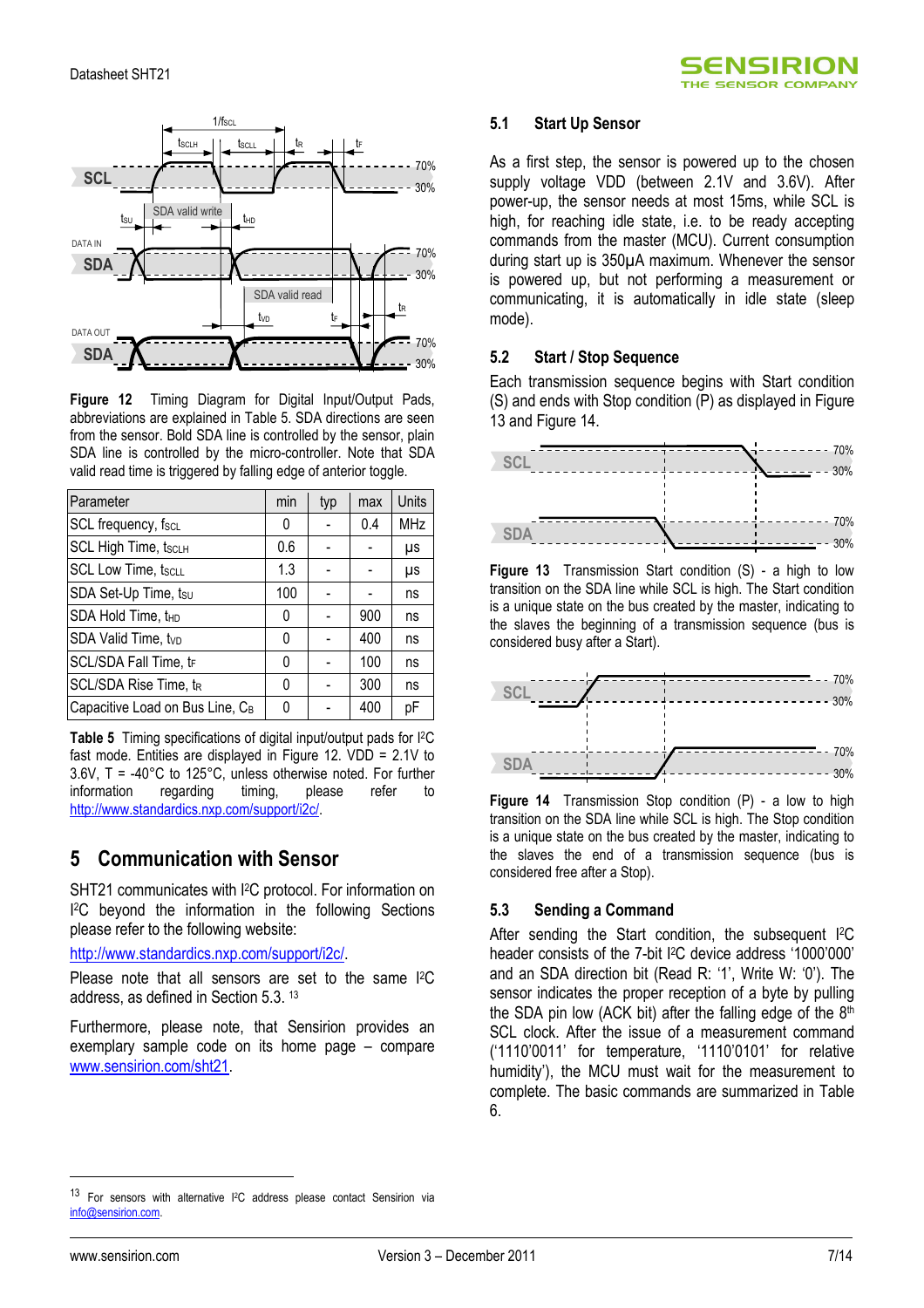| Command                | Comment        | Code      |
|------------------------|----------------|-----------|
| Trigger T measurement  | hold master    | 1110'0011 |
| Trigger RH measurement | hold master    | 1110'0101 |
| Trigger T measurement  | no hold master | 1111'0011 |
| Trigger RH measurement | no hold master | 1111'0101 |
| Write user register    |                | 1110'0110 |
| Read user register     |                | 1110'0111 |
| Soft reset             |                | 1111'1110 |

**Table 6** Basic command set, RH stands for relative humidity, and T stands for temperature

*Hold master* or *no hold master* modes are explained in next Section.

### **5.4 Hold / No Hold Master Mode**

There are two different operation modes to communicate with the sensor: *Hold Master* mode or *No Hold Master* mode. In the first case the SCL line is blocked (controlled by sensor) during measurement process while in the latter case the SCL line remains open for other communication while the sensor is processing the measurement. No hold master mode allows for processing other I<sup>2</sup>C communication tasks on a bus while the sensor is measuring. A communication sequence of the two modes is displayed in Figure 15 and Figure 16, respectively.

In the *hold master mode*, the SHT2x pulls down the SCL line while measuring to force the master into a wait state. By releasing the SCL line the sensor indicates that internal processing is terminated and that transmission may be continued.



**Figure 15** *Hold master* communication sequence – grey blocks are controlled by SHT2x. Bit 45 may be changed to NACK followed by Stop condition (P) to omit checksum transmission.

In *no hold master* mode, the MCU has to poll for the termination of the internal processing of the sensor. This is done by sending a Start condition followed by the I2C header (1000'0001) as shown in Figure 16. If the internal processing is finished, the sensor acknowledges the poll of the MCU and data can be read by the MCU. If the measurement processing is not finished the sensor answers no ACK bit and the Start condition must be issued once more.

For both modes, since the maximum resolution of a measurement is 14 bit, the two last least significant bits (LSBs, bits 43 and 44) are used for transmitting status information. Bit 1 of the two LSBs indicates the measurement type ('0': temperature, '1' humidity). Bit 0 is currently not assigned.



**Figure 16** *No Hold master* communication sequence – grey blocks are controlled by SHT2x. If measurement is not completed upon "read" command, sensor does not provide ACK on bit 27 (more of these iterations are possible). If bit 45 is changed to NACK followed by Stop condition (P) checksum transmission is omitted.

In the examples given in Figure 15 and Figure 16 the sensor output is  $S_{RH} = '0110'0011'0101'0000'$ . For the calculation of physical values Status Bits must be set to '0' – see Chapter 6.

The maximum duration for measurements depends on the type of measurement and resolution chosen – values are displayed in Table 7. Maximum values shall be chosen for the communication planning of the MCU.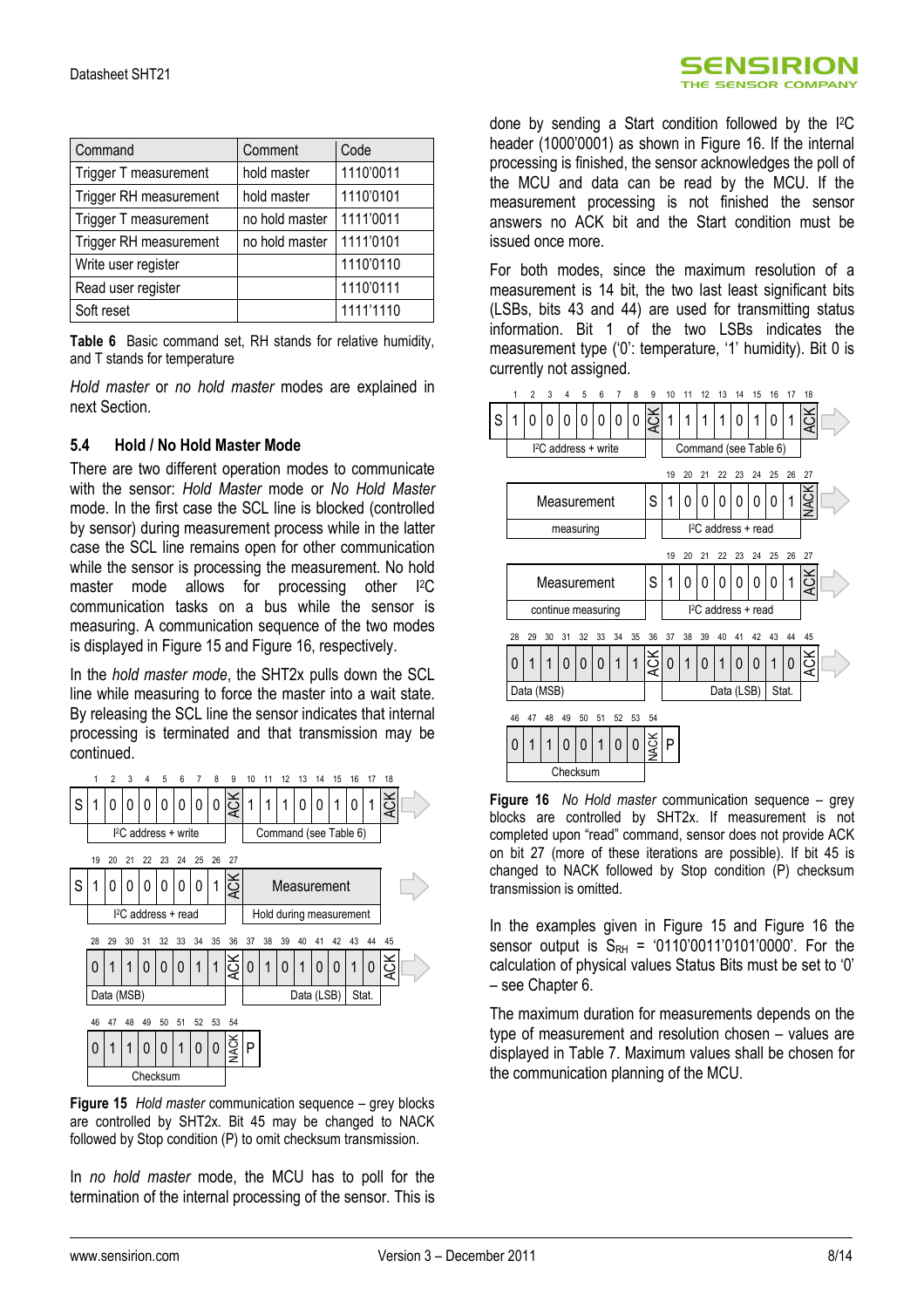| Resolution | RH typ | RH max | T typ | T max | Units |
|------------|--------|--------|-------|-------|-------|
| 14 bit     |        |        | 66    | 85    | ms    |
| 13 bit     |        |        | 33    | 43    | ms    |
| 12 Bit     | 22     | 29     | 17    | 22    | ms    |
| 11 bit     | 12     | 15     |       | 11    | ms    |
| 10 bit     |        | 9      |       |       | ms    |
| 8 bit      |        |        |       |       | ms    |

**Table 7** Measurement times for RH and T measurements at different resolutions. Typical values are recommended for calculating energy consumption while maximum values shall be applied for calculating waiting times in communication.

Please note: I<sup>2</sup>C communication allows for repeated Start conditions (S) without closing prior sequence with Stop condition (P) – compare Figures 15, 16 and 18. Still, any sequence with adjacent Start condition may alternatively be closed with a Stop condition.

### **5.5 Soft Reset**

This command (see Table 6) is used for rebooting the sensor system without switching the power off and on again. Upon reception of this command, the sensor system reinitializes and starts operation according to the default settings – with the exception of the heater bit in the user register (see Sect. 5.6). The soft reset takes less than 15ms.



**Figure 17** *Soft Reset* – grey blocks are controlled by SHT2x.

### **5.6 User Register**

The content of User Register is described in Table 8. Please note that reserved bits must not be changed and default values of respective reserved bits may change over time without prior notice. Therefore, for any writing to the User Register, default values of reserved bits must be read first. Thereafter, the full User Register string is composed of respective default values of reserved bits and the remainder of accessible bits optionally with default or non-default values.

The *end of battery* alert is activated when the battery power falls below 2.25V.

The *heater* is intended to be used for functionality diagnosis – relative humidity drops upon rising temperature. The heater consumes about 5.5mW and provides a temperature increase of about 0.5 – 1.5°C.

*OTP Reload* is a safety feature and loads the entire OTP settings to the register, with the exception of the heater bit, before every measurement. This feature is disabled per default and is not recommended for use. Please use Soft Reset instead – it contains OTP Reload.

| Bit     | # Bits | Description / Coding                                                        | Default                |        |                |
|---------|--------|-----------------------------------------------------------------------------|------------------------|--------|----------------|
| 7,0     | 2      |                                                                             | Measurement resolution |        | 00'            |
|         |        |                                                                             | RH                     |        |                |
|         |        | '00'                                                                        | 12 bit                 | 14 bit |                |
|         |        | '01'                                                                        | 8 bit                  | 12 bit |                |
|         |        | '10'                                                                        | 10 bit                 | 13 bit |                |
|         |        | '11'                                                                        | 11 bit                 | 11 bit |                |
| 6       | 1      | Status: End of battery <sup>14</sup><br>$0$ : VDD > 2.25V<br>1: VDD < 2.25V | 'በ'                    |        |                |
| 3, 4, 5 | 3      | Reserved                                                                    |                        |        |                |
| 2       | 1      | Enable on-chip heater                                                       | 'በ'                    |        |                |
|         | 1      |                                                                             | Disable OTP Reload     |        | 4 <sup>1</sup> |

**Table 8** User Register. Cut-off value for End of Battery signal may vary by  $\pm 0.1V$ . Reserved bits must not be changed. "OTP reload" = '0' loads default settings after each time a measurement command is issued.

An example for I2C communication reading and writing the User Register is given in Figure 18.



**Figure 18** *Read and write register sequence* – grey blocks are controlled by SHT2x. In this example, the resolution is set to 8bit / 12bit.

### **5.7 CRC Checksum**

SHT21 provides a CRC-8 checksum for error detection. The polynomial used is  $x^8 + x^5 + x^4 + 1$ . For more details and implementation please refer to the application note "CRC Checksum Calculation for SHT2x".

<sup>14</sup> This status bit is updated after each measurement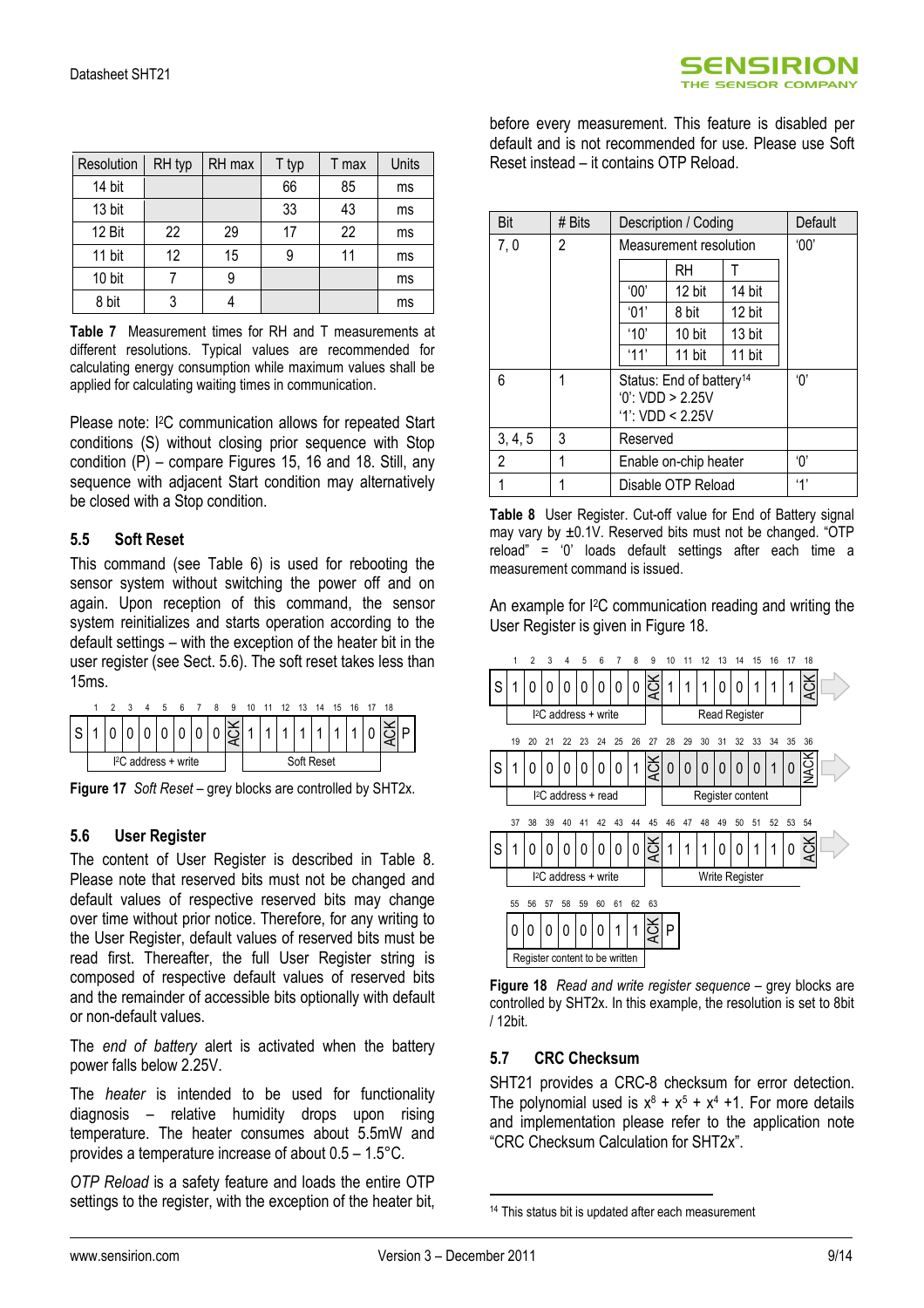### **5.8 Serial Number**

SHT21 provides an electronic identification code. For instructions on how to read the identification code please refer to the Application Note "Electronic Identification Code" – to be downloaded from the web page www.sensirion.com/SHT21.

## **6 Conversion of Signal Output**

Default resolution is set to 12 bit relative humidity and 14 bit temperature reading. Measured data are transferred in two byte packages, i.e. in frames of 8 bit length where the most significant bit (MSB) is transferred first (left aligned). Each byte is followed by an acknowledge bit. The two status bits, the last bits of LSB, must be set to '0' before calculating physical values. In the example of Figure 15 and Figure 16, the transferred 16 bit relative humidity data is '0110'0011'0101'0000' = 25424.

### **6.1 Relative Humidity Conversion**

With the relative humidity signal output *S<sub>RH</sub>* the relative humidity *RH* is obtained by the following formula (result in %RH), no matter which resolution is chosen:

$$
RH = -6 + 125 \cdot \frac{S_{RH}}{2^{16}}
$$

In the example given in Figure 15 and Figure 16 the relative humidity results to be 42.5%RH.

The physical value RH given above corresponds to the relative humidity above liquid water according to World Meteorological Organization (WMO). For relative humidity above ice *RH<sup>i</sup>* the values need to be transformed from relative humidity above water *RHw* at temperature *t*. The equation is given in the following, compare also Application Note "Introduction to Humidity":

$$
RH_i = RH_w \cdot \exp\left(\frac{\beta_w \cdot t}{\lambda_w + t}\right) / \exp\left(\frac{\beta_i \cdot t}{\lambda_i + t}\right)
$$

Units are %RH for relative humidity and °C for temperature. The corresponding coefficients are defined as follows: *βw* = 17.62, *λ<sup>w</sup>* = 243.12°C, *βi* = 22.46, *λ<sup>i</sup>* = 272.62°C.

### **6.2 Temperature Conversion**

The temperature *T* is calculated by inserting temperature signal output  $S_T$  into the following formula (result in  $°C$ ), no matter which resolution is chosen:

$$
T = -46.85 + 175.72 \cdot \frac{S_T}{2^{16}}
$$

## **7 Environmental Stability**

The SHT2x sensor series were tested based on AEC-Q100 Rev. G qualification test method where applicable. Sensor specifications are tested to prevail under the AEC-Q100 temperature grade 2 test conditions listed in Table 9 15 .

| <b>Environment</b>  | <b>Standard</b>                                                     | Results <sup>16</sup>    |
|---------------------|---------------------------------------------------------------------|--------------------------|
| <b>HTOL</b>         | 125°C, 408 hours                                                    | Within<br>specifications |
| TC.                 | -50°C - 125°C, 1000 cycles                                          | Within<br>specifications |
| <b>UHST</b>         | 130°C / 85%RH / ≈2.3bar, 96h                                        | Within<br>specifications |
| THB                 | 85°C / 85%RH, 1000h                                                 | Within<br>specifications |
| <b>ESD</b> immunity | HBM ±4kV, MM ±200V, CDM<br>750V/500V (corner/other pins)            | Qualified                |
| Latch-up            | force current of ±100mA with<br>$\mathsf{T}_{\mathsf{amb}}$ = 125°C | Qualified                |

**Table 9:** Performed qualification test series. HTOL = High Temperature Operating Lifetime, TC = Temperature Cycles, UHST = Unbiased Highly accelerated Stress Test. THB = Temperature Humidity Biased. For details on ESD see Sect. 4.1.

Sensor performance under other test conditions cannot be guaranteed and is not part of the sensor specifications. Especially, no guarantee can be given for sensor performance in the field or for customer's specific application.

If sensors are qualified for reliability and behavior in extreme conditions, please make sure that they experience same conditions as the reference sensor. It should be taken into account that response times in assemblies may be longer, hence enough dwell time for the measurement shall be granted. For detailed information please consult Application Note "Testing Guide".

## **8 Packaging**

### **8.1 Packaging Type**

SHT2x sensors are provided in DFN packaging (in analogy with QFN packaging). DFN stands for Dual Flat No leads.

The sensor chip is mounted to a lead frame made of Cu and plated with Ni/Pd/Au. Chip and lead frame are over molded by green epoxy-based mold compound. Please note that side walls of sensors are diced and hence lead

<sup>&</sup>lt;sup>15</sup> Temperature range is -40 to 105°C (AEC-Q100 temperature grade 2).

<sup>&</sup>lt;sup>16</sup> According to accuracy and long term drift specification given on Page 2.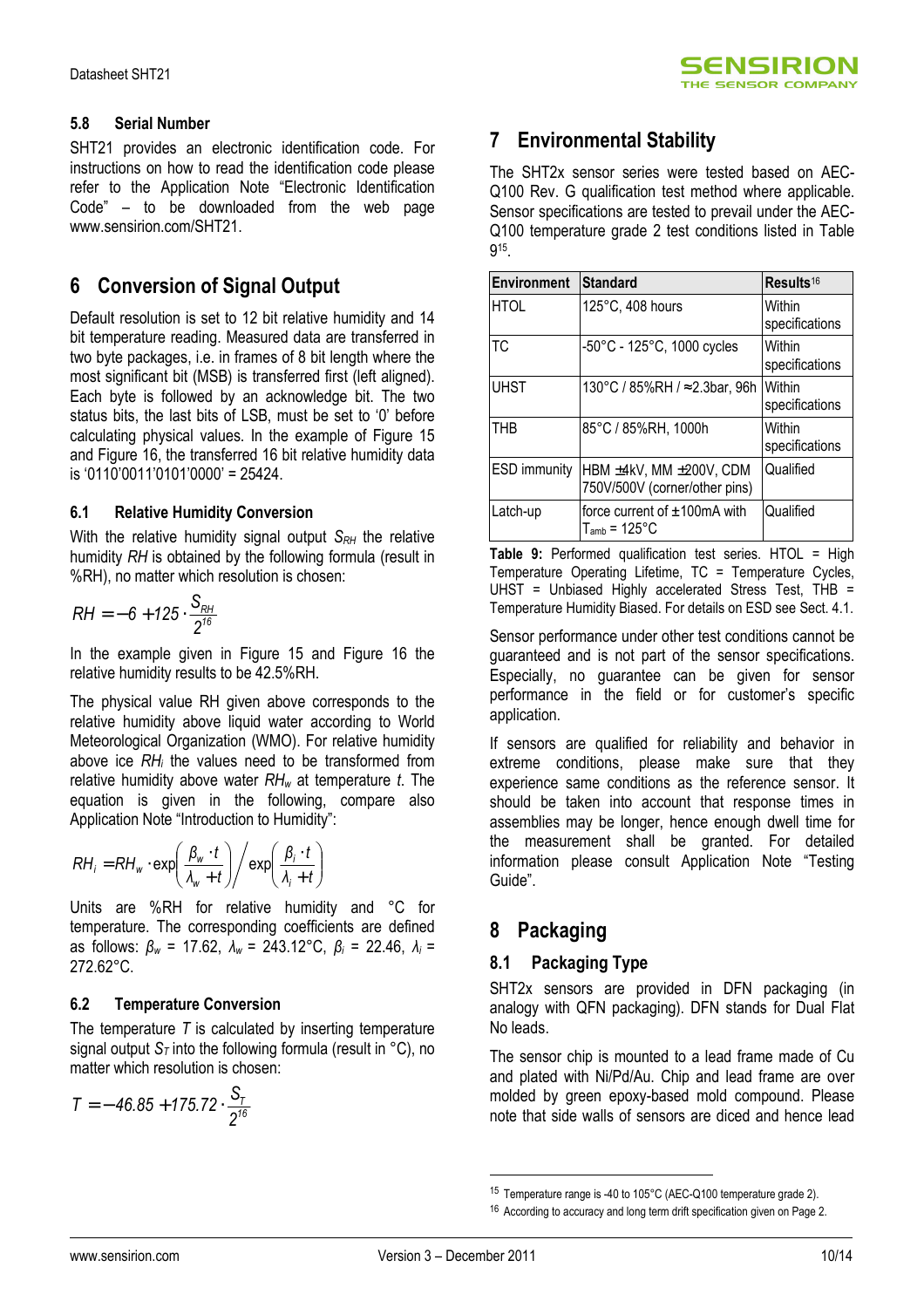frame at diced edge is not covered with respective protective coating. The total weight of the sensor is 25mg.

### **8.2 Filter Cap and Sockets**

For SHT2x a filter cap SF2 will is available. It is designed for fast response times and compact size. Please find the datasheet on Sensirion's web page.

For testing of SHT2x sensors sockets, such as from Plastronics, part number 10LQ50S13030 are recommended (see e.g. www.locknest.com).

### **8.3 Traceability Information**

All SHT2x are laser marked with an alphanumeric, fivedigit code on the sensor – see Figure 19.

The marking on the sensor consists of two lines with five digits each. The first line denotes the sensor type (SHT21). The first digit of the second line defines the output mode ( $D =$  digital, Sensibus and I<sup>2</sup>C,  $P =$  PWM, S = SDM). The second digit defines the manufacturing year (0  $= 2010$ ,  $1 = 2011$ , etc.). The last three digits represent an alphanumeric tracking code. That code can be decoded by Sensirion only and allows for tracking on batch level through production, calibration and testing – and will be provided upon justified request.



**Figure 19** Laser marking on SHT21. For details see text.

Reels are also labeled, as displayed in Figure 20 and Figure 21, and give additional traceability information.

| Lot No.                        |                                              |  |  |  |  |
|--------------------------------|----------------------------------------------|--|--|--|--|
| Lot No.:<br>Ouantity:<br>RoHS: | XXO-NN-YRRRTTTTT<br><b>RRRR</b><br>Compliant |  |  |  |  |

**Figure 20:** First label on reel: XX = Sensor Type (21 for SHT21).  $O =$  Output mode (D = Digital, P = PWM, S = SDM), NN = product revision no.,  $Y =$  last digit of year, RRR = number of sensors on reel divided by 10 (200 for 2000 units), TTTTT = Traceability Code.



## SENSIRION

|  |  | THE SENSOR COMPANY |
|--|--|--------------------|
|--|--|--------------------|

| Device Type:                 | 1-100PPP-NN                                   |
|------------------------------|-----------------------------------------------|
| Description:                 | Humidity & Temperature Sensor<br><b>SHTxx</b> |
| Part Order No.               | 1-100PPP-NN or Customer Number                |
| Date of Delivery: DD.MM.YYYY |                                               |
| Order Code:                  | 46CCCC / 0                                    |
|                              |                                               |

**Figure 21:** Second label on reel: For Device Type and Part Order Number (See Packaging Information on page 2), Delivery Date (also Date Code) is date of packaging of sensors (DD = day,  $MM =$  month,  $YYY =$  year),  $CCC =$  Sensirion order number.

### **8.4 Shipping Package**

SHT2x are provided in tape & reel shipment packaging, sealed into antistatic ESD bags. Standard packaging sizes are 400, 1500 and 5000 units per reel. For SHT21, each reel contains 440mm (55 pockets) header tape and 200mm (25 pockets) trailer tape.

The drawing of the packaging tapes with sensor orientation is shown in Figure 22. The reels are provided in sealed antistatic bags.



**Figure 22** Sketch of packaging tape and sensor orientation. Header tape is to the right and trailer tape to the left on this sketch.

## **9 Compatibility to SHT1x / 7x protocol**

SHT2x sensors may be run by communicating with the Sensirion specific communication protocol used for SHT1x and SHT7x. In case such protocol is applied please refer to the communication chapter of datasheet SHT1x or SHT7x. Please note that reserved status bits of user register must not be changed.

Please understand that with the SHT1x/7x communication protocol only functions described in respective datasheets can be used with the exception of the OTP Reload function that is not set to default on SHT2x. As an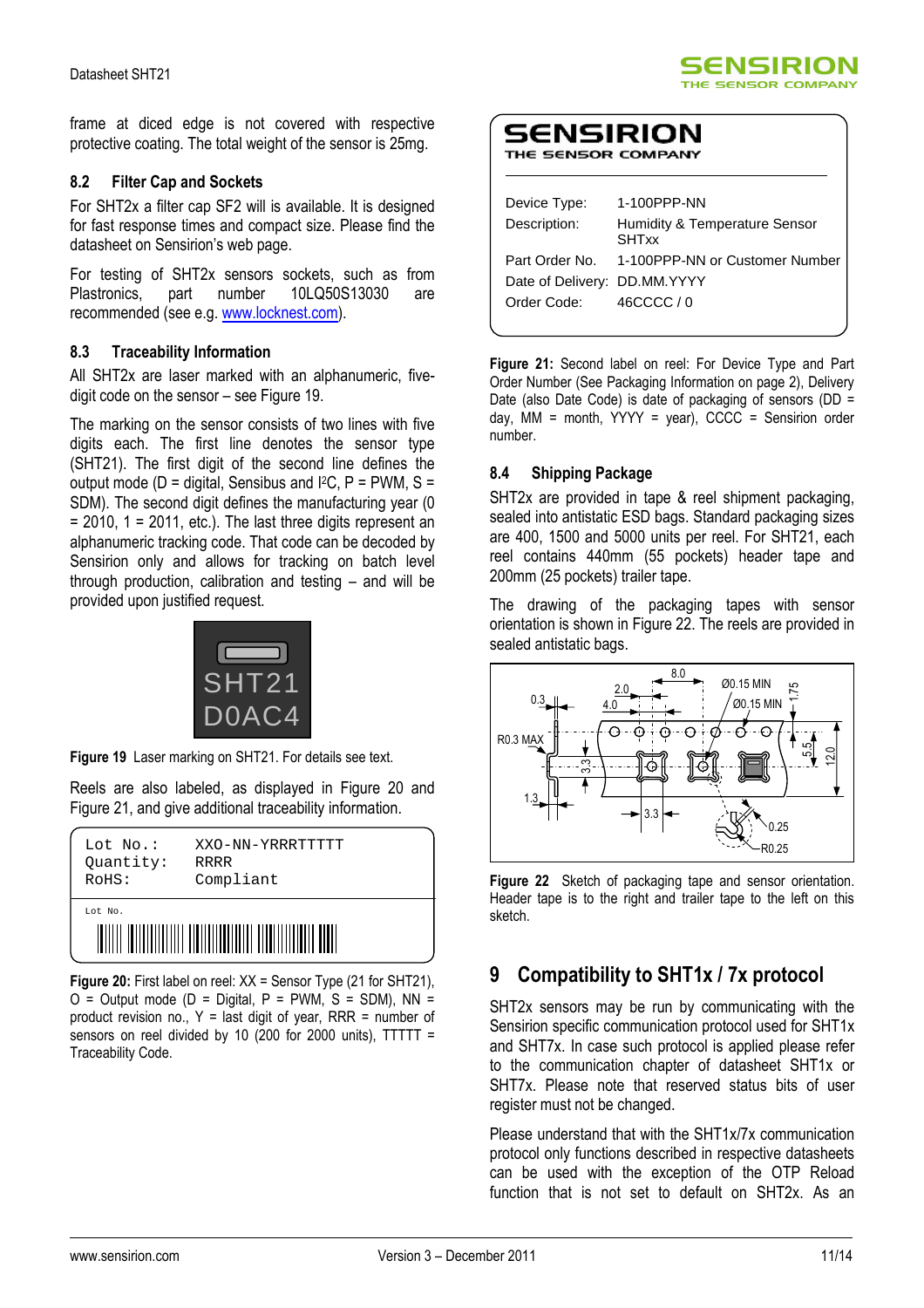

alternative to OTP Reload the soft reset may be used. Please note that even if SHT1x/7x protocol is applied the timing values of Table 5 and Table 7 in this SHT2x datasheet apply.

For the calculation of physical values the following equation must be applied:

For relative humidity *RH*

$$
RH=-6+125\cdot\frac{S_{RH}}{2^{RES}}
$$

and for temperature *T*

$$
T = -46.85 + 175.72 \cdot \frac{S_T}{2^{RES}}
$$

*RES* is the chosen respective resolution, e.g. 12 (12bit) for relative humidity and 14 (14bit) for temperature.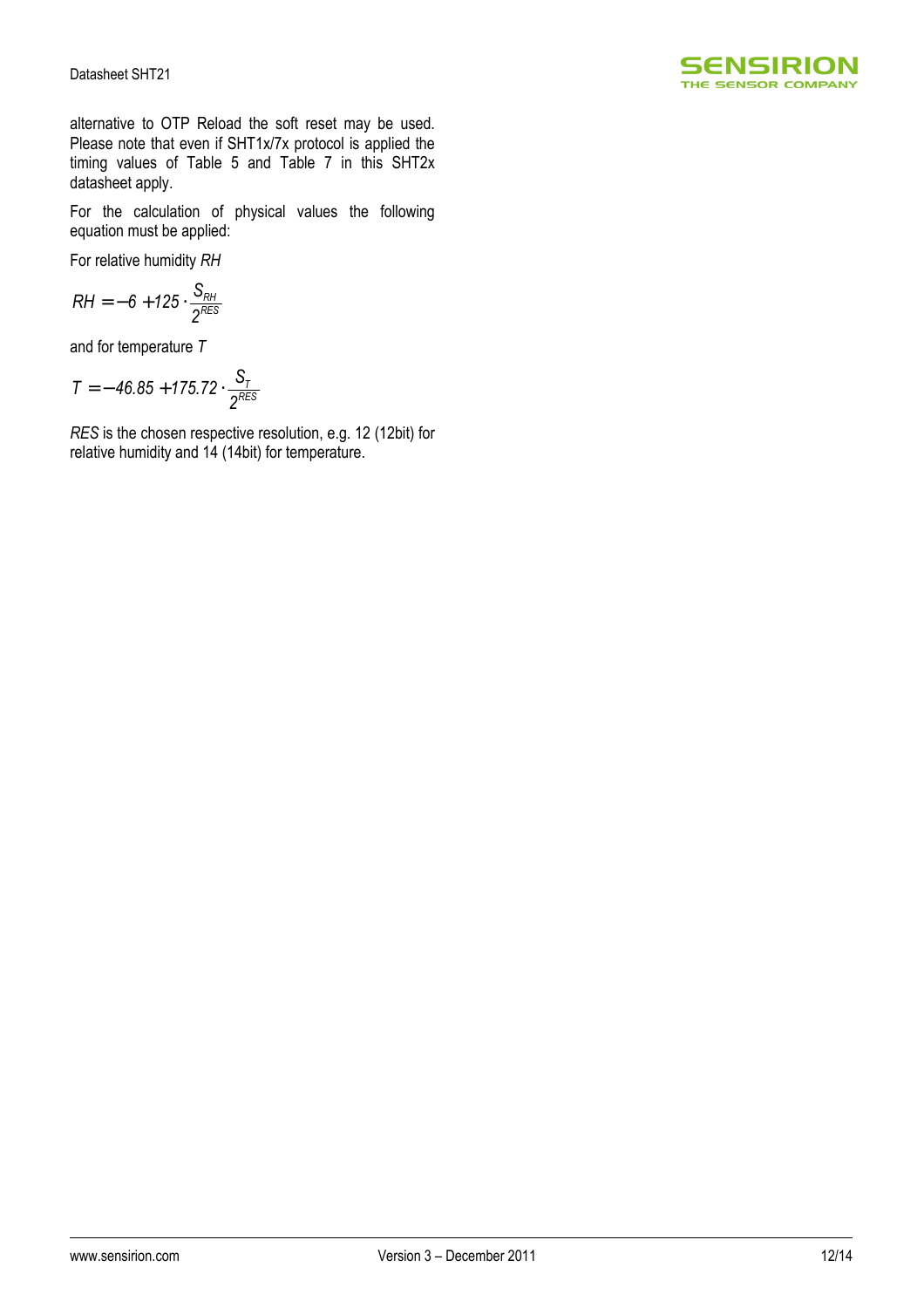

# **Revision History**

| Date            | Version | Page(s)                | Changes                                                                                                                                                                           |
|-----------------|---------|------------------------|-----------------------------------------------------------------------------------------------------------------------------------------------------------------------------------|
| 6 May 2009      | 0.3     | $1 - 9$                | Initial preliminary release                                                                                                                                                       |
| 21 January 2010 | 1.0     | $-4, 7 - 10$           | Complete revision. For complete revision list please require respective document.                                                                                                 |
| 5 May 2010      | 1.1     | $1 - 12$               | Typical specification for temperature sensor. Elimination of errors. For detailed<br>information, please require complete change list at info@sensirion.com.                      |
| 9 May 2011      |         | $1 - 7$ , $10 -$<br>13 | Updated temperature accuracy specifications, MSL and standards. Elimination of<br>errors. For detailed information, please require complete change list at<br>info@sensirion.com. |
| December 2011   |         | 1, 7-10                | Tolerance of threshold value for low battery signal, minor text adaptations and<br>corrections.                                                                                   |